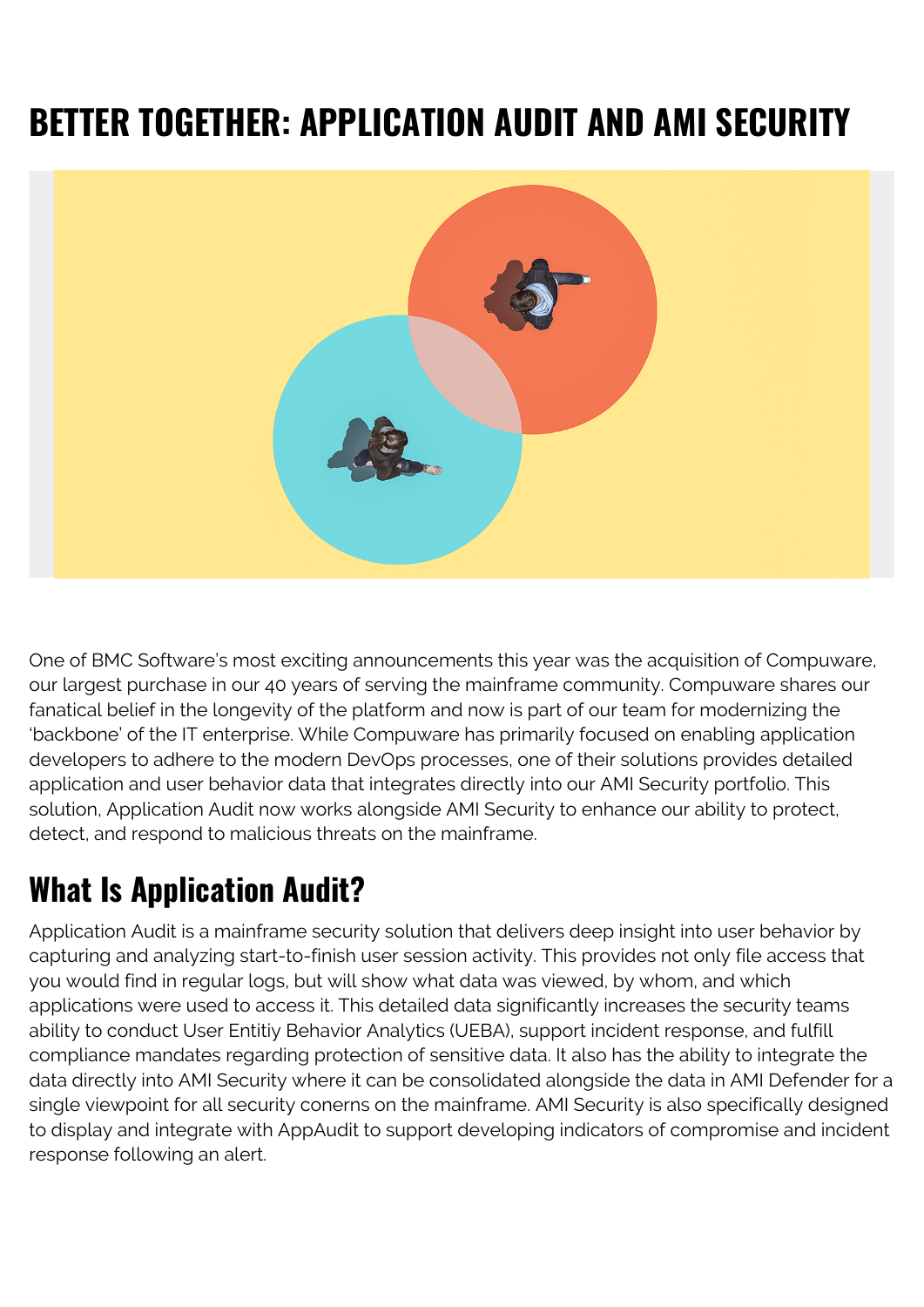## **Indicators of Compromise**

AMI Security is the market leading solution for providing detection and response capabilities on the mainframe. Leveraging a real-time data stream mainframe logs and events, AMI Security is able to correlate actions together to build Indicators of Compromise as alerts for anomalous or malicious activity. Application Audit's detailed user behavior data is fully integrated in real-time which significantly enhances AMI Security's ability to perform UEBA to detect real-time threats and ultimately defend the platform.

Here is an example: One of the unique data points captured by Application Audit is the session keyboard commands, menu selections, and specific viewed data. When a malicious threat gains access to a system, the first thing they need to do is enumerate the environment to understand the specific logical partition, privileges, and available resources. This enumeration stage is often times automated in publically available scripts or follows a similar enough pattern that you could build correlation threads and alerts which would indicate that this is not normal user behavior. Now that the specific user activity is captured at this level with Application Audit, you can enhance your overall detection mechanisms to alert on a threat before they even begin to take malicious actions on the system.

### **Incident Response**

Not only does Application Audit enable better detection capabilities, but the user data also significantly enhances the incident response team's ability to determine what the threat did on the mainframe. Since Application Audit captures the exact details for what the threat did, AMI Security can fully rebuild the 3270 screens to provide the security administrator the ability to see specifically what they were looking at, what data they were able to exfiltrate, and what data they were able to modify. The ability to graphically see all the threat's actions significantly decreases how long it would take to respond to the security incident and thus reduces the organization's total Mean Time To Respond (MTTR) which can be the difference between a minor breach and a catastrophic event.

Let's take a look at another example: Using AMI Security you get an alert that a specific user was able to escalate their privileges and now has special and operations privileges on the mainframe when they were not authorized. The incident response team takes the user ID and performs a query in AMI Security that has Application Audit data integrated and is able to see the specific information that the user was querying with their new privileges. You can immediately identify the RACF Database and encryption key datasets that the user opened and viewed so they could offline crack passwords for persistence and decrypt sensitive data. Since the incident response team was able to immediately identify the malicious activity, they were able to revoke the user's credentials and block them from accessing the mainframe through their initial point of entry while they changed the passwords, encryption keys, and responded to breach across the distributed portion of the enterprise.

### **Conclusion**

BMC Software is dedicated to providing modern mainframe security software solutions that ultimately enable our clients to protect, detect, and respond to malicious threats. We could not be more excited to welcome the Compuware team into the BMC family and the Application Audit solution to the AMI Security portfolio. If you are interested in learning more about these solutions, or